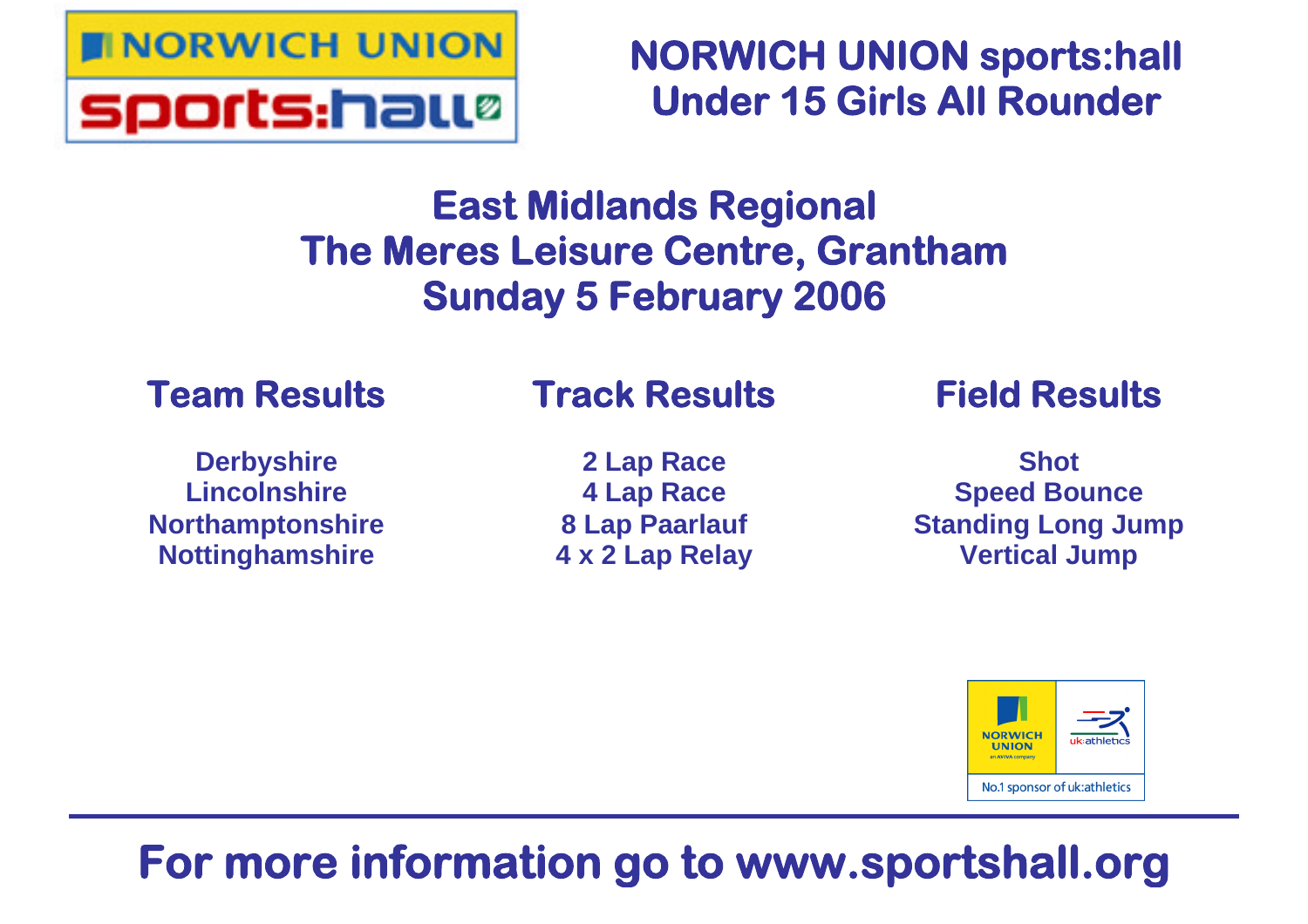## **Competition Results**

| Ranking | Team             | <b>Score</b> | <b>Individual</b> | P8 | 4x2 |
|---------|------------------|--------------|-------------------|----|-----|
|         | Derbyshire       | 695          | 565               | 60 | 70  |
|         | Nottinghamshire  | 653          | 523               | 70 | 60  |
| 3       | Northamptonshire | 500          | 450               |    | 50  |
| 4       | Lincolnshire     | 399          | 349               | 50 |     |

**Competition: Date**<br>**NUS-East Midlands Regional Under 15 Girls Date**<br>**The Meres Leisure Centre, Grantham** 5 Feb 2006 NUS-East Midlands Regional Under 15 Girls The Meres Leisure Centre, Grantham 5 Feb 2006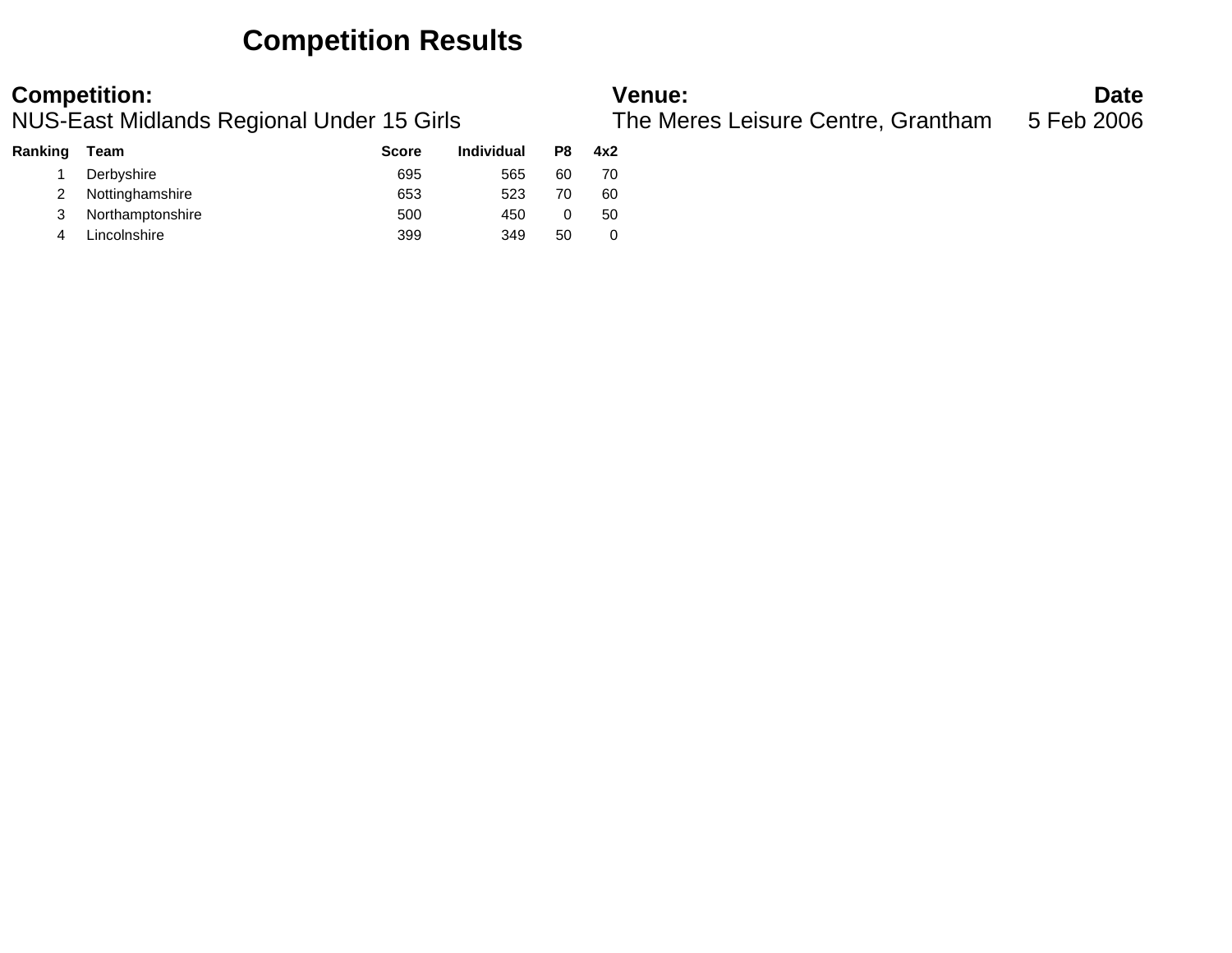### **Athlete Results**

### **Competition: Date**<br>**NUS-East Midlands Regional Under 15 Girls Date**<br>**The Meres Leisure Centre, Grantham** 5 Feb 2006 NUS-East Midlands Regional Under 15 Girls

| Ranking | <b>BibNo Athlete</b>   | Team             | <b>Score</b> | 2LR | 4LR | S  | <b>SB</b> | <b>SLJ</b> | VJ |
|---------|------------------------|------------------|--------------|-----|-----|----|-----------|------------|----|
|         | 50 Emma Komocki        | Derbyshire       | 143          |     | 46  |    | 50        |            | 47 |
| $2=$    | 49 Alexandra Turner    | Derbyshire       | 142          | 45  |     |    | 47        |            | 50 |
| $2=$    | 51 Claudia Rogers      | Derbyshire       | 142          | 50  |     | 42 |           | 50         |    |
| 4       | 53 Chloe Smith         | Derbyshire       | 138          | 48  |     | 48 |           | 42         |    |
| 5       | 52 Abby Glover         | Derbyshire       | 136          |     | 50  | 40 |           | 46         |    |
| 6       | 73 Hannah Brightmore   | Nottinghamshire  | 133          | 42  |     |    | 44        |            | 47 |
|         | 72 Clare Ashley        | Nottinghamshire  | 132          |     | 40  | 44 |           | 48         |    |
| 8       | 71 Laura Mason         | Nottinghamshire  | 130          | 45  |     |    | 47        | 38         |    |
| $9=$    | 63 Elycia Metaxas-Belt | Northamptonshire | 128          | 34  |     | 50 |           | 44         |    |
| $9=$    | 70 Esther Holland      | Nottinghamshire  | 128          |     | 48  | 38 |           |            | 42 |
| 11      | 58 Sophie Hallam       | Lincolnshire     | 122          |     | 44  |    | 40        |            | 38 |
| 12      | 75 Emma Hourd          | Nottinghamshire  | 120          | 40  |     | 36 |           |            | 44 |
| 13      | 64 Becki Potter        | Northamptonshire | 118          |     | 36  |    | 42        | 40         |    |
| 14      | 56 Rachel Cook         | Lincolnshire     | 116          |     | 34  | 46 |           | 36         |    |
| 15      | 54 Charlotte Noonan    | Derbyshire       | 114          |     | 38  |    | 36        |            | 40 |
| 16      | 57 Kim Fegan           | Lincolnshire     | 111          | 38  |     |    | 38        |            | 35 |
| 17      | 74 Amy-Jane Brown      | Nottinghamshire  | 107          |     | 42  |    | 33        | 32         |    |
| 18      | 65 Lucy Britton        | Northamptonshire | 104          | 36  |     |    | 33        |            | 35 |
| 19      | 67 Rachel Wood         | Northamptonshire | 100          |     | 32  | 34 |           | 34         |    |
| 20      | 66 Abby Mills          | Northamptonshire | 94           | 32  |     |    | 30        |            | 32 |
| 21      | 68 Catherine Heighton  | Northamptonshire | 0            |     |     |    |           |            |    |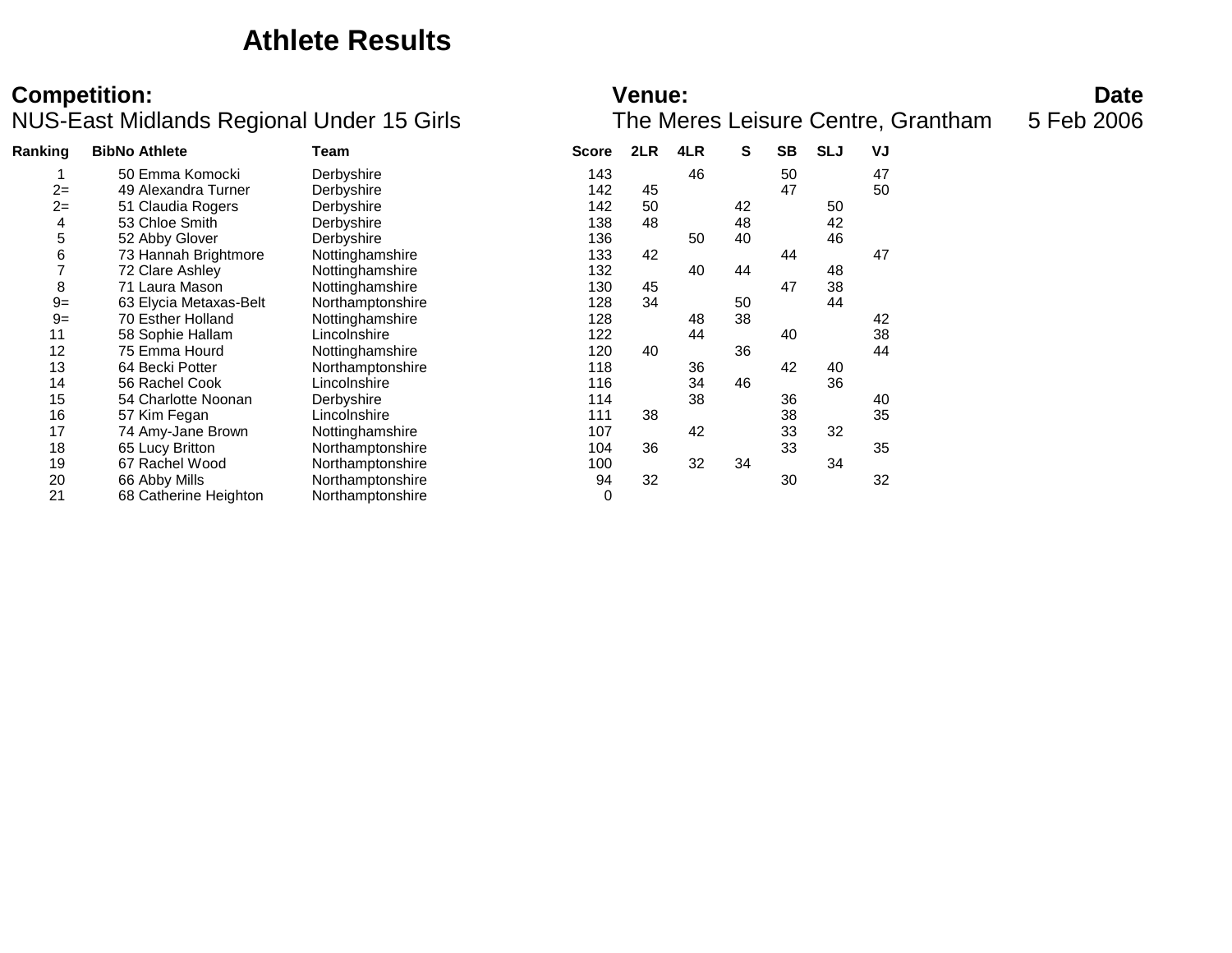# **Team Results Derbyshire (orange)**

**Competition: Date**<br>**NUS-East Midlands Regional Under 15 Girls Date**<br>**The Meres Leisure Centre, Grantham** 5 Feb 2006 NUS-East Midlands Regional Under 15 Girls The Meres Leisure Centre, Grantham 5 Feb 2006

| Ranking | Team             | <b>Score</b> | <b>Individual</b> | P8 | 4x2 |
|---------|------------------|--------------|-------------------|----|-----|
|         | Derbyshire       | 695          | 565               | 60 | 70  |
|         | Nottinghamshire  | 653          | 523               | 70 | 60  |
|         | Northamptonshire | 500          | 450               |    | 50  |
| 4       | Lincolnshire     | 399          | 349               | 50 | 0   |

| <b>Comp No Name</b> |                         | <b>Event</b> | Perf1 | Perf <sub>2</sub> | Perf <sub>3</sub> | Perf4 |      | <b>Best Ranking</b> | <b>Points</b> |
|---------------------|-------------------------|--------------|-------|-------------------|-------------------|-------|------|---------------------|---------------|
| 49                  | Alexandra Turner        | 2LR          | 24.4  |                   |                   |       | 24.4 | $3=$                | 45            |
| 49                  | Alexandra Turner        | <b>SB</b>    | 79    |                   |                   |       | 79   | $2=$                | 47            |
| 49                  | Alexandra Turner        | VJ           | 54    | 55                | 59                |       | 59   |                     | 50            |
| 50                  | Emma Komocki            | 4LR          | 52.3  |                   |                   |       | 52.3 | 3                   | 46            |
| 50                  | Emma Komocki            | <b>SB</b>    | 86    |                   |                   |       | 86   |                     | 50            |
| 50                  | Emma Komocki            | VJ           | 58    | 55                | 56                |       | 58   | $2=$                | 47            |
| 51                  | <b>Claudia Rogers</b>   | 2LR          | 23.6  |                   |                   |       | 23.6 |                     | 50            |
| 51                  | Claudia Rogers          | S            | 7.08  | 6.62              | 7.45              |       | 7.45 | 5                   | 42            |
| 51                  | Claudia Rogers          | SLJ          | 2.28  | 2.32              | 2.28              |       | 2.32 |                     | 50            |
| 52                  | <b>Abby Glover</b>      | 4LR          | 50.5  |                   |                   |       | 50.5 |                     | 50            |
| 52                  | <b>Abby Glover</b>      | S            | 7.24  | 7.07              | 7.44              |       | 7.44 | 6                   | 40            |
| 52                  | <b>Abby Glover</b>      | SLJ          | 2.16  | 2.14              | 2.12              |       | 2.16 | 3                   | 46            |
| 53                  | <b>Chloe Smith</b>      | 2LR          | 24.2  |                   |                   |       | 24.2 | $\overline{2}$      | 48            |
| 53                  | <b>Chloe Smith</b>      | S            | 9.56  | 9.85              | 0.00              |       | 9.85 | $\overline{2}$      | 48            |
| 53                  | <b>Chloe Smith</b>      | SLJ          | 2.08  | 2.04              | 2.09              |       | 2.09 | 5                   | 42            |
| 54                  | <b>Charlotte Noonan</b> | 4LR          | 54.0  |                   |                   |       | 54.0 |                     | 38            |
| 54                  | <b>Charlotte Noonan</b> | <b>SB</b>    | 70    |                   |                   |       | 70   | 8                   | 36            |
| 54                  | <b>Charlotte Noonan</b> | VJ           | 46    | 44                | 47                |       | 47   | 6                   | 40            |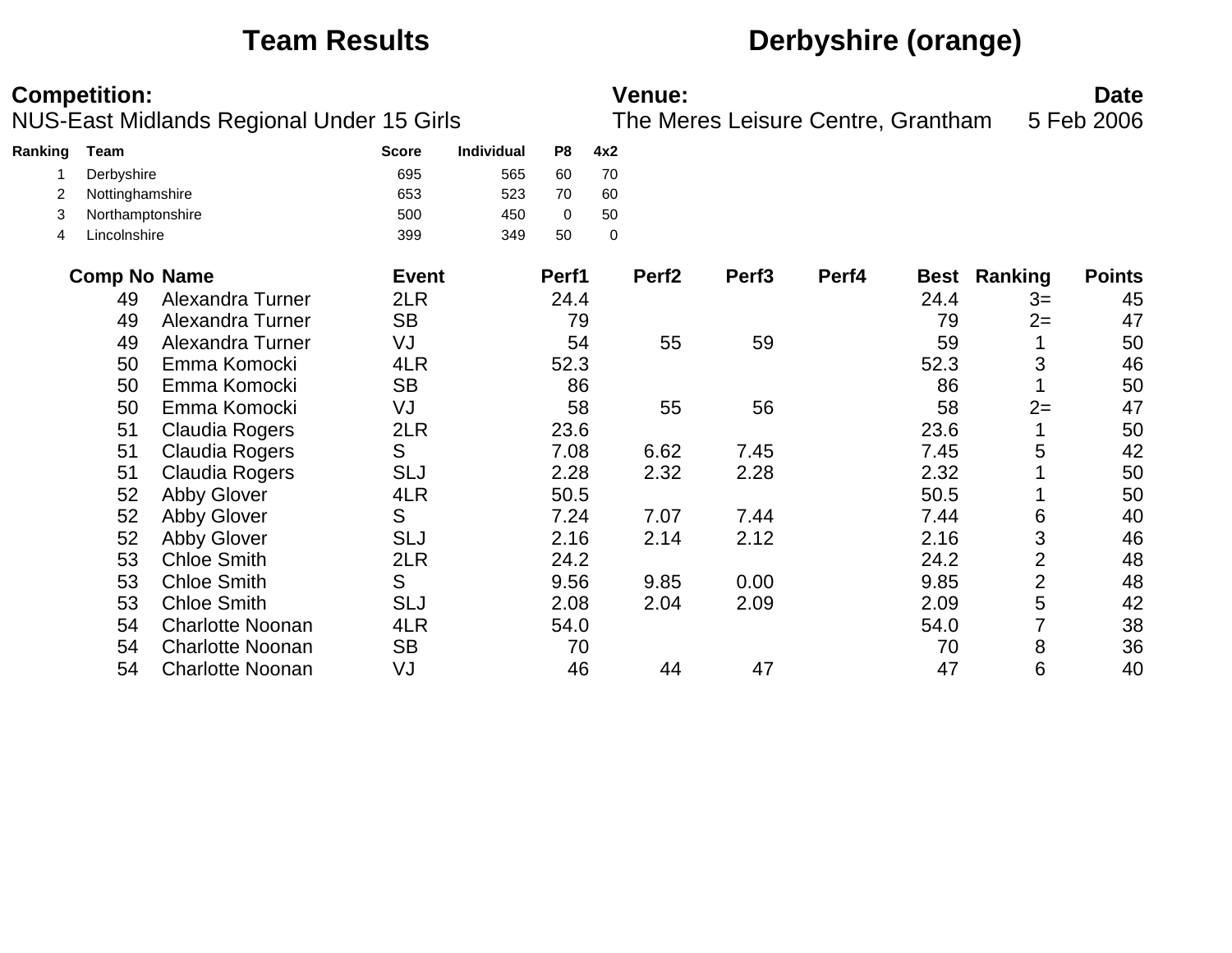# **Team Results Lincolnshire (navy)**

|         | <b>Competition:</b><br><b>NUS-East Midlands Regional Under 15 Girls</b> |                    |              |                   |       | Venue:<br>The Meres Leisure Centre, Grantham |                   |                   |       |      |         | <b>Date</b><br>5 Feb 2006 |
|---------|-------------------------------------------------------------------------|--------------------|--------------|-------------------|-------|----------------------------------------------|-------------------|-------------------|-------|------|---------|---------------------------|
| Ranking | Team                                                                    |                    | <b>Score</b> | <b>Individual</b> | P8    | 4x2                                          |                   |                   |       |      |         |                           |
|         | Derbyshire                                                              |                    | 695          | 565               | 60    | 70                                           |                   |                   |       |      |         |                           |
|         | Nottinghamshire                                                         |                    | 653          | 523               | 70    | 60                                           |                   |                   |       |      |         |                           |
| 3       | Northamptonshire                                                        |                    | 500          | 450               | 0     | 50                                           |                   |                   |       |      |         |                           |
| 4       | Lincolnshire                                                            |                    | 399          | 349               | 50    | 0                                            |                   |                   |       |      |         |                           |
|         | <b>Comp No Name</b>                                                     |                    | <b>Event</b> |                   | Perf1 |                                              | Perf <sub>2</sub> | Perf <sub>3</sub> | Perf4 | Best | Ranking | <b>Points</b>             |
|         | 56                                                                      | <b>Rachel Cook</b> | 4LR          |                   | 56.5  |                                              |                   |                   |       | 56.5 | 9       | 34                        |
|         | 56                                                                      | <b>Rachel Cook</b> | S            |                   | 8.20  |                                              | 8.18              | 7.65              |       | 8.20 | 3       | 46                        |
|         | 56                                                                      | <b>Rachel Cook</b> | <b>SLJ</b>   |                   | 1.96  |                                              | 1.94              | 2.00              |       | 2.00 | 8       | 36                        |
|         | 57                                                                      | Kim Fegan          | 2LR          |                   | 25.3  |                                              |                   |                   |       | 25.3 |         | 38                        |
|         | 57                                                                      | Kim Fegan          | <b>SB</b>    |                   | 73    |                                              |                   |                   |       | 73   |         | 38                        |
|         | 57                                                                      | Kim Fegan          | VJ           |                   | 43    |                                              | 42                | 40                |       | 43   | $8=$    | 35                        |
|         | 58                                                                      | Sophie Hallam      | 4LR          |                   | 52.7  |                                              |                   |                   |       | 52.7 | 4       | 44                        |
|         | 58                                                                      | Sophie Hallam      | <b>SB</b>    |                   | 76    |                                              |                   |                   |       | 76   | 6       | 40                        |
|         | 58                                                                      | Sophie Hallam      | VJ           |                   | 42    |                                              | 45                | 46                |       | 46   | 7       | 38                        |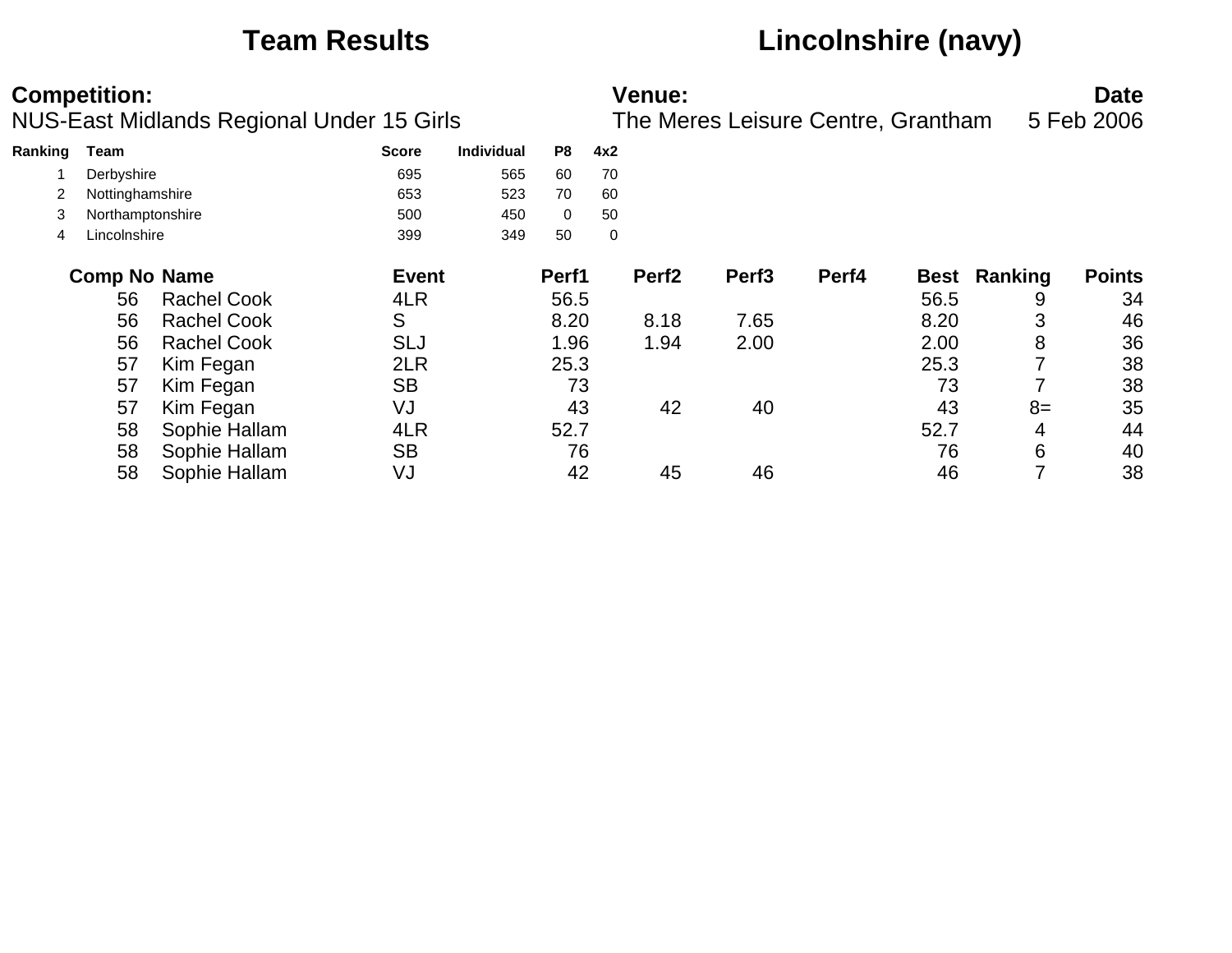# **Team Results Northamptonshire (red)**

| <b>Competition:</b> | <b>Venue:</b> | Date |
|---------------------|---------------|------|
|                     |               |      |

NUS-East Midlands Regional Under 15 Girls The Meres Leisure Centre, Grantham 5 Feb 2006

| Ranking | Team                |                     | <b>Score</b> | <b>Individual</b> | P8     | 4x2         |                   |                   |       |             |         |               |
|---------|---------------------|---------------------|--------------|-------------------|--------|-------------|-------------------|-------------------|-------|-------------|---------|---------------|
|         | Derbyshire          |                     | 695          | 565               | 60     | 70          |                   |                   |       |             |         |               |
|         | Nottinghamshire     |                     | 653          | 523               | 70     | 60          |                   |                   |       |             |         |               |
| 3       | Northamptonshire    |                     | 500          | 450               | 0      | 50          |                   |                   |       |             |         |               |
| 4       | Lincolnshire        |                     | 399          | 349               | 50     | $\mathbf 0$ |                   |                   |       |             |         |               |
|         | <b>Comp No Name</b> |                     | <b>Event</b> |                   | Perf1  |             | Perf <sub>2</sub> | Perf <sub>3</sub> | Perf4 | <b>Best</b> | Ranking | <b>Points</b> |
|         | 63                  | Elycia Metaxas-Belt | 2LR          |                   | 25.7   |             |                   |                   |       | 25.7        | 9       | 34            |
|         | 63                  | Elycia Metaxas-Belt | S            |                   | 9.98   |             | 8.98              | 9.94              |       | 9.98        |         | 50            |
|         | 63                  | Elycia Metaxas-Belt | <b>SLJ</b>   |                   | 2.12   |             | 2.10              | 2.12              |       | 2.12        | 4       | 44            |
|         | 64                  | <b>Becki Potter</b> | 4LR          |                   | 54.3   |             |                   |                   |       | 54.3        | 8       | 36            |
|         | 64                  | <b>Becki Potter</b> | <b>SB</b>    |                   | 77     |             |                   |                   |       | 77          | 5       | 42            |
|         | 64                  | <b>Becki Potter</b> | <b>SLJ</b>   |                   | 2.02   |             | 2.02              | 2.05              |       | 2.05        | 6       | 40            |
|         | 65                  | <b>Lucy Britton</b> | 2LR          |                   | 25.5   |             |                   |                   |       | 25.5        | 8       | 36            |
|         | 65                  | <b>Lucy Britton</b> | <b>SB</b>    |                   | 69     |             |                   |                   |       | 69          | $9=$    | 33            |
|         | 65                  | <b>Lucy Britton</b> | VJ           |                   | 42     |             | 43                | 40                |       | 43          | $8=$    | 35            |
|         | 66                  | <b>Abby Mills</b>   | 2LR          |                   | 26.4   |             |                   |                   |       | 26.4        | 10      | 32            |
|         | 66                  | Abby Mills          | <b>SB</b>    |                   | 65     |             |                   |                   |       | 65          | 11      | 30            |
|         | 66                  | <b>Abby Mills</b>   | VJ           |                   | 42     |             | 40                | 41                |       | 42          | 10      | 32            |
|         | 67                  | <b>Rachel Wood</b>  | 4LR          |                   | 1:02.1 |             |                   |                   |       | 1:02.1      | 10      | 32            |
|         | 67                  | <b>Rachel Wood</b>  | S            |                   | 4.20   |             | 4.77              | 4.46              |       | 4.77        | 9       | 34            |
|         | 67                  | <b>Rachel Wood</b>  | <b>SLJ</b>   |                   | 1.92   |             | 1.92              | 1.86              |       | 1.92        | 9       | 34            |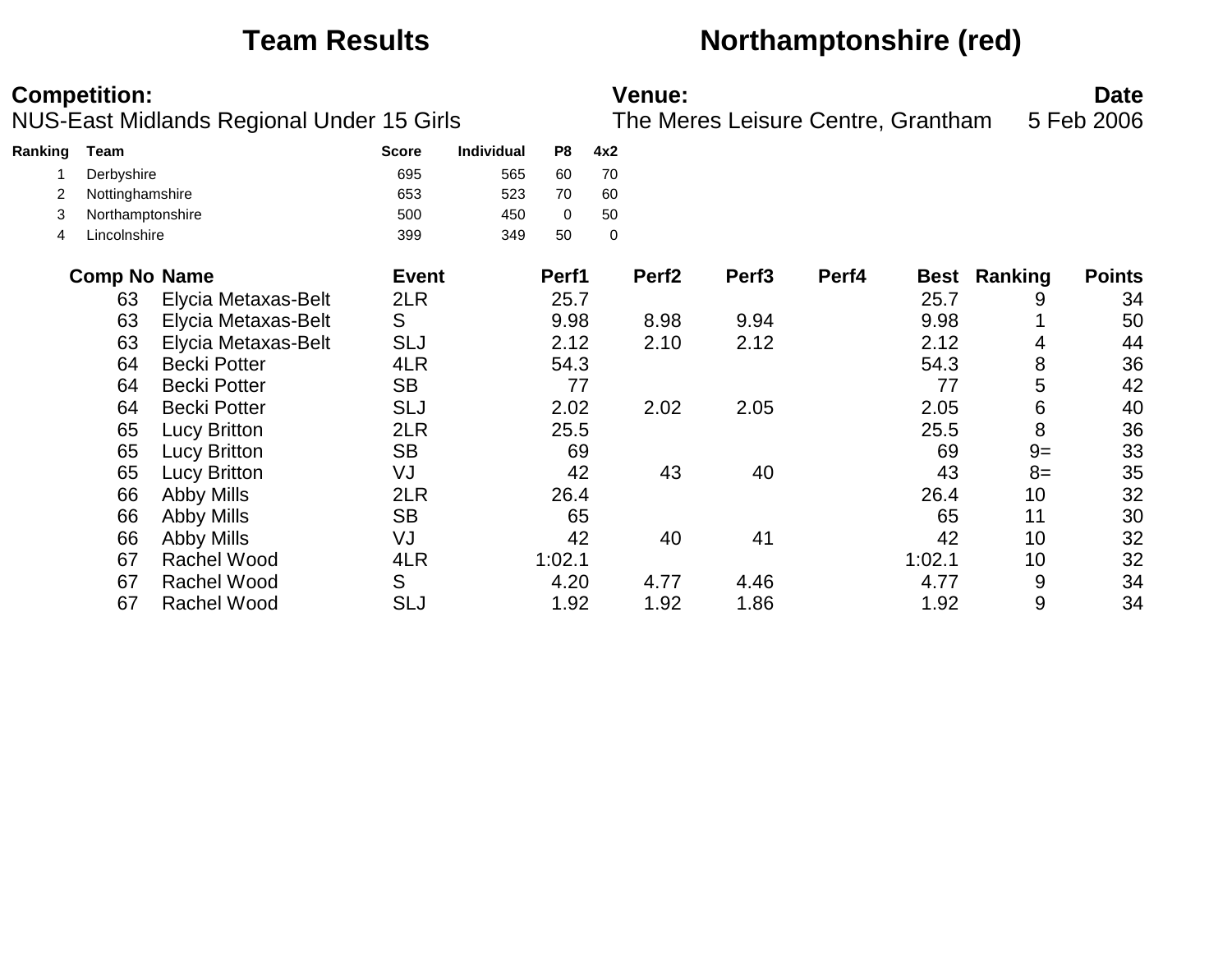## **Team Results Nottinghamshire (green)**

| Ranking        | Team                |                       | <b>Score</b> | Individual | P <sub>8</sub> | 4x2 |                   |                   |       |             |                |               |
|----------------|---------------------|-----------------------|--------------|------------|----------------|-----|-------------------|-------------------|-------|-------------|----------------|---------------|
|                | Derbyshire          |                       | 695          | 565        | 60             | 70  |                   |                   |       |             |                |               |
| $\overline{2}$ | Nottinghamshire     |                       | 653          | 523        | 70             | 60  |                   |                   |       |             |                |               |
| 3              | Northamptonshire    |                       | 500          | 450        | $\Omega$       | 50  |                   |                   |       |             |                |               |
| 4              | Lincolnshire        |                       | 399          | 349        | 50             | 0   |                   |                   |       |             |                |               |
|                | <b>Comp No Name</b> |                       | <b>Event</b> |            | Perf1          |     | Perf <sub>2</sub> | Perf <sub>3</sub> | Perf4 | <b>Best</b> | Ranking        | <b>Points</b> |
|                | 70                  | <b>Esther Holland</b> | 4LR          |            | 52.1           |     |                   |                   |       | 52.1        | 2              | 48            |
|                | 70                  | <b>Esther Holland</b> | S            |            | 7.02           |     | 6.96              | 6.88              |       | 7.02        |                | 38            |
|                | 70                  | <b>Esther Holland</b> | VJ           |            | 48             |     | 47                | 47                |       | 48          | 5              | 42            |
|                | 71                  | Laura Mason           | 2LR          |            | 24.4           |     |                   |                   |       | 24.4        | $3=$           | 45            |
|                | 71                  | Laura Mason           | <b>SB</b>    |            | 79             |     |                   |                   |       | 79          | $2=$           | 47            |
|                | 71                  | Laura Mason           | <b>SLJ</b>   |            | 1.88           |     | 1.98              | 2.02              |       | 2.02        | 7              | 38            |
|                | 72                  | <b>Clare Ashley</b>   | 4LR          |            | 53.2           |     |                   |                   |       | 53.2        | 6              | 40            |
|                | 72                  | <b>Clare Ashley</b>   | S            |            | 7.22           |     | 7.99              | 7.27              |       | 7.99        | 4              | 44            |
|                | 72                  | <b>Clare Ashley</b>   | <b>SLJ</b>   |            | 2.08           |     | 2.22              | 2.16              |       | 2.22        | $\overline{2}$ | 48            |
|                | 73                  | Hannah Brightmore     | 2LR          |            | 24.6           |     |                   |                   |       | 24.6        | 5              | 42            |
|                | 73                  | Hannah Brightmore     | <b>SB</b>    |            | 78             |     |                   |                   |       | 78          | 4              | 44            |
|                | 73                  | Hannah Brightmore     | VJ           |            | 58             |     | 54                | 57                |       | 58          | $2=$           | 47            |
|                | 74                  | Amy-Jane Brown        | 4LR          |            | 53.0           |     |                   |                   |       | 53.0        | 5              | 42            |
|                | 74                  | Amy-Jane Brown        | <b>SB</b>    |            | 69             |     |                   |                   |       | 69          | $9=$           | 33            |
|                | 74                  | Amy-Jane Brown        | <b>SLJ</b>   |            | 1.79           |     | 1.86              | 1.84              |       | 1.86        | 10             | 32            |
|                | 75                  | Emma Hourd            | 2LR          |            | 25.0           |     |                   |                   |       | 25.0        | 6              | 40            |
|                | 75                  | Emma Hourd            | S            |            | 6.11           |     | 6.33              | 6.05              |       | 6.33        | 8              | 36            |
|                | 75                  | Emma Hourd            | VJ           |            | 56             |     | 55                | 56                |       | 56          | 4              | 44            |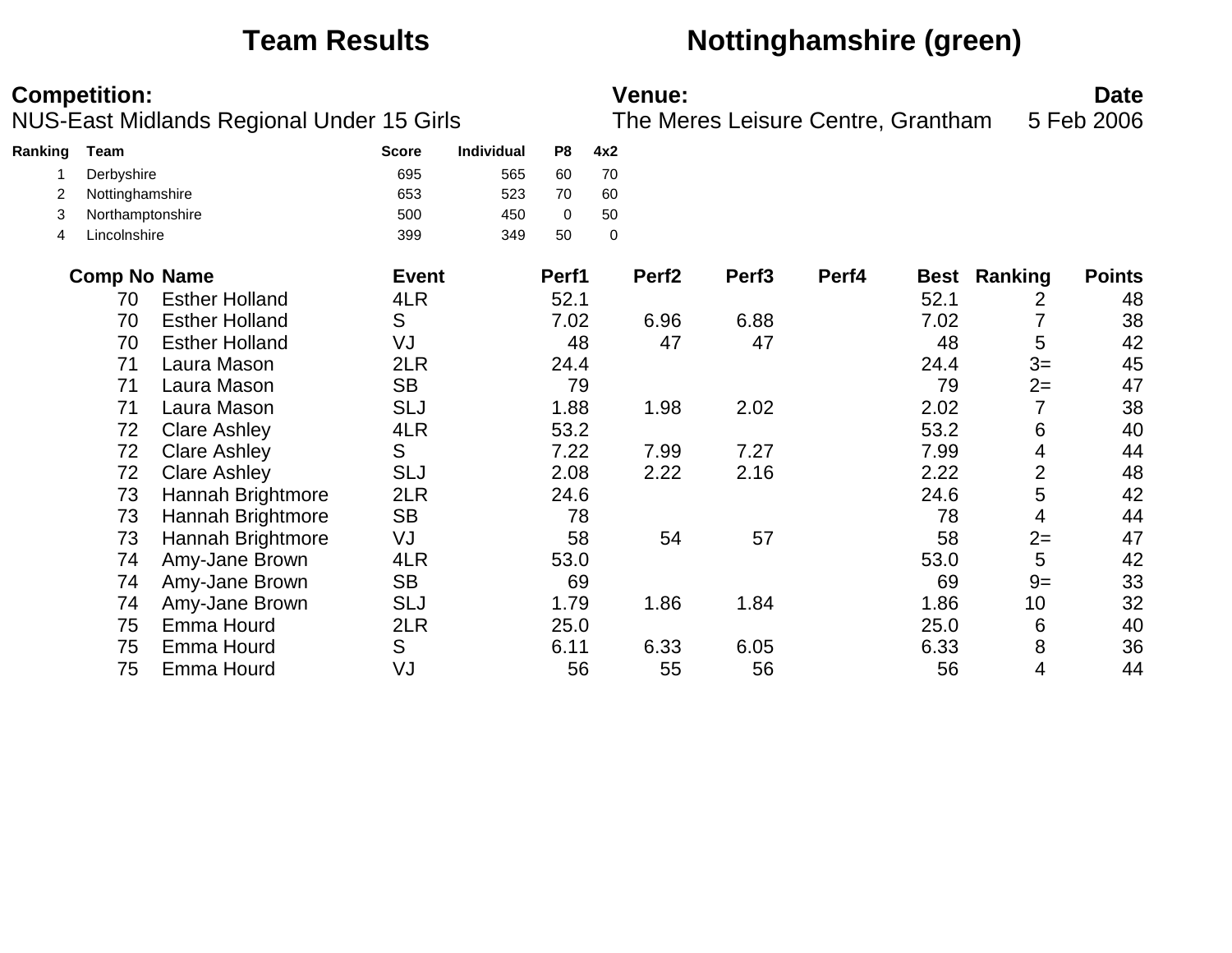### **Results Sheet 2 Lap Race**

### NUS-East Midlands Regional Under 15 Girls

**Competition: Date**<br>**NUS-East Midlands Regional Under 15 Girls Date**<br>**The Meres Leisure Centre, Grantham** 5 Feb 2006

| <b>Ranking Team</b> |                    | Colour | <b>BibNo Name</b>      | <b>Best</b> | <b>Points</b> |
|---------------------|--------------------|--------|------------------------|-------------|---------------|
|                     | Derbyshire         | orange | 51 Claudia Rogers      | 23.6        | 50            |
|                     | Derbyshire         | orange | 53 Chloe Smith         | 24.2        | 48            |
| $3=$                | Derbyshire         | orange | 49 Alexandra Turner    | 24.4        | 45            |
|                     | 3= Nottinghamshire | green  | 71 Laura Mason         | 24.4        | 45            |
| 5                   | Nottinghamshire    | green  | 73 Hannah Brightmore   | 24.6        | 42            |
| 6                   | Nottinghamshire    | green  | 75 Emma Hourd          | 25.0        | 40            |
|                     | Lincolnshire       | navy   | 57 Kim Fegan           | 25.3        | 38            |
| 8                   | Northamptonshire   | red    | 65 Lucy Britton        | 25.5        | 36            |
| 9                   | Northamptonshire   | red    | 63 Elycia Metaxas-Belt | 25.7        | 34            |
| 10                  | Northamptonshire   | red    | 66 Abby Mills          | 26.4        | 32            |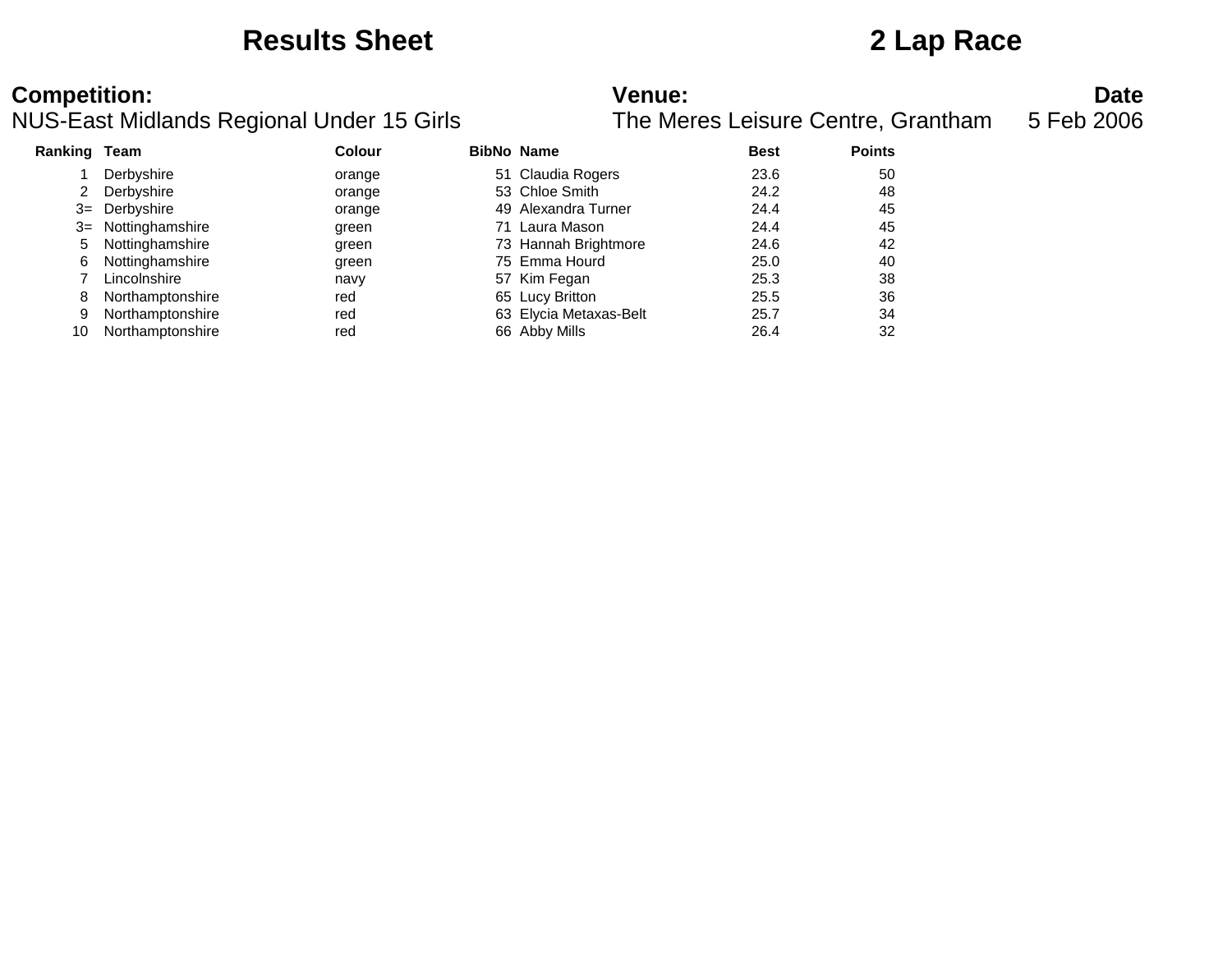### **Results Sheet 4 Lap Race**

### NUS-East Midlands Regional Under 15 Girls

**Competition: Date**<br>**NUS-East Midlands Regional Under 15 Girls Date**<br>**The Meres Leisure Centre, Grantham** 5 Feb 2006

| <b>Ranking Team</b> |                  | <b>Colour</b> | <b>BibNo Name</b>   | <b>Best</b> | <b>Points</b> |
|---------------------|------------------|---------------|---------------------|-------------|---------------|
|                     | Derbyshire       | orange        | 52 Abby Glover      | 50.5        | 50            |
|                     | Nottinghamshire  | green         | 70 Esther Holland   | 52.1        | 48            |
| 3                   | Derbyshire       | orange        | 50 Emma Komocki     | 52.3        | 46            |
| 4                   | Lincolnshire     | navy          | 58 Sophie Hallam    | 52.7        | 44            |
| 5                   | Nottinghamshire  | green         | 74 Amy-Jane Brown   | 53.0        | 42            |
| 6                   | Nottinghamshire  | green         | 72 Clare Ashley     | 53.2        | 40            |
|                     | Derbyshire       | orange        | 54 Charlotte Noonan | 54.0        | 38            |
| 8                   | Northamptonshire | red           | 64 Becki Potter     | 54.3        | 36            |
| 9                   | Lincolnshire     | navy          | 56 Rachel Cook      | 56.5        | 34            |
| 10                  | Northamptonshire | red           | 67 Rachel Wood      | 1:02.1      | 32            |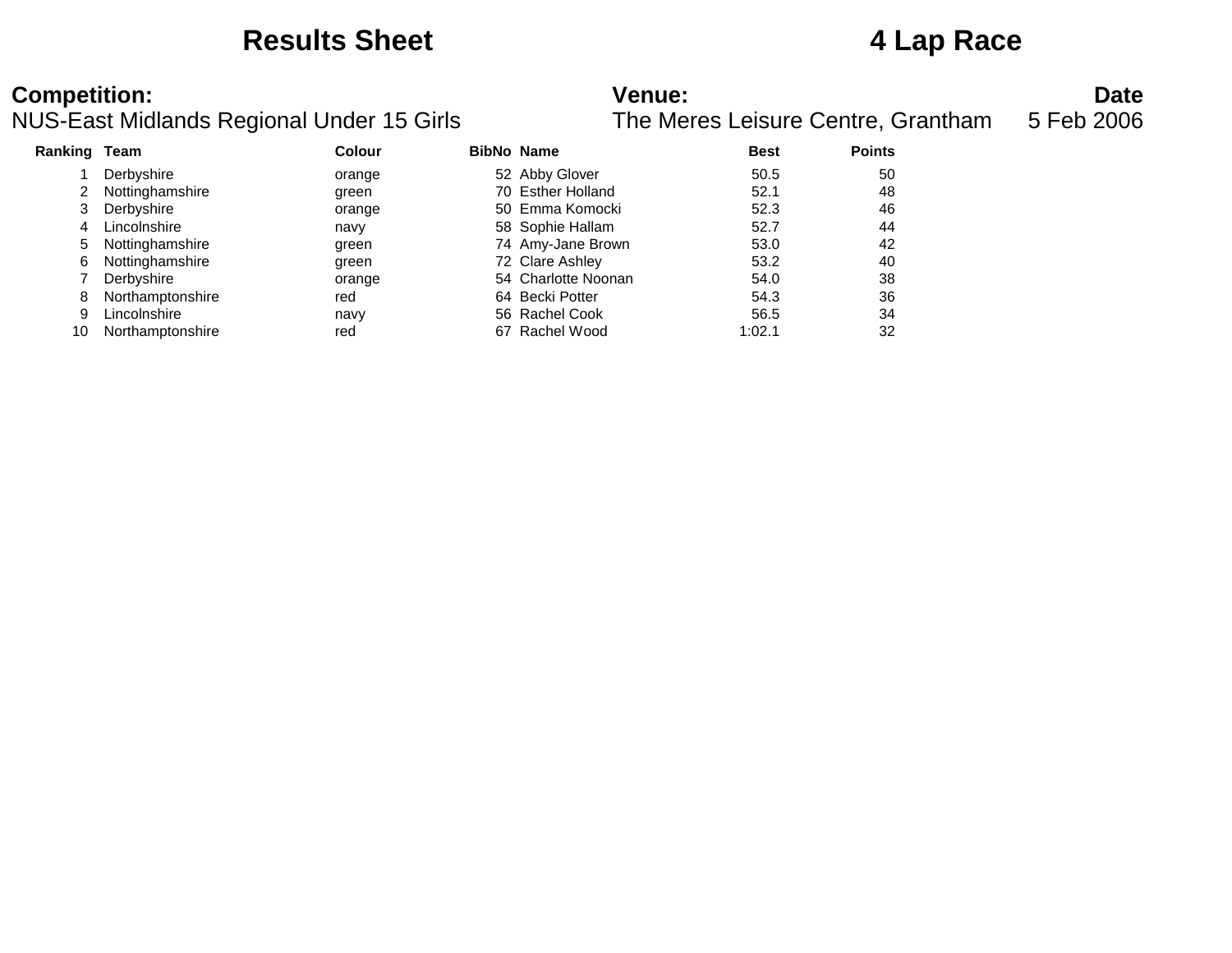# **Event Official Results Sheet 8 Lap Paarlauf**

| <b>Competition:</b><br>NUS-East Midlands Regional Under 15 Girls |     |                 | <b>Venue:</b><br>The Meres Leisure Centre, Grantham | <b>Date</b><br>5 Feb 2006 |       |                    |               |  |
|------------------------------------------------------------------|-----|-----------------|-----------------------------------------------------|---------------------------|-------|--------------------|---------------|--|
| Ranking Code Team                                                |     |                 | Colour                                              | Heat                      | Final | <b>Performance</b> | <b>Points</b> |  |
|                                                                  | 04  | Nottinghamshire | green                                               | 1:43.1                    | 0.0   | 1:43.1             | 70            |  |
|                                                                  | -01 | Derbyshire      | orange                                              | 1:44.1                    | 0.0   | 1:44.1             | 60            |  |
|                                                                  | 02  | Lincolnshire    | navy                                                | 1:46.8                    | 0.0   | 1:46.8             | 50            |  |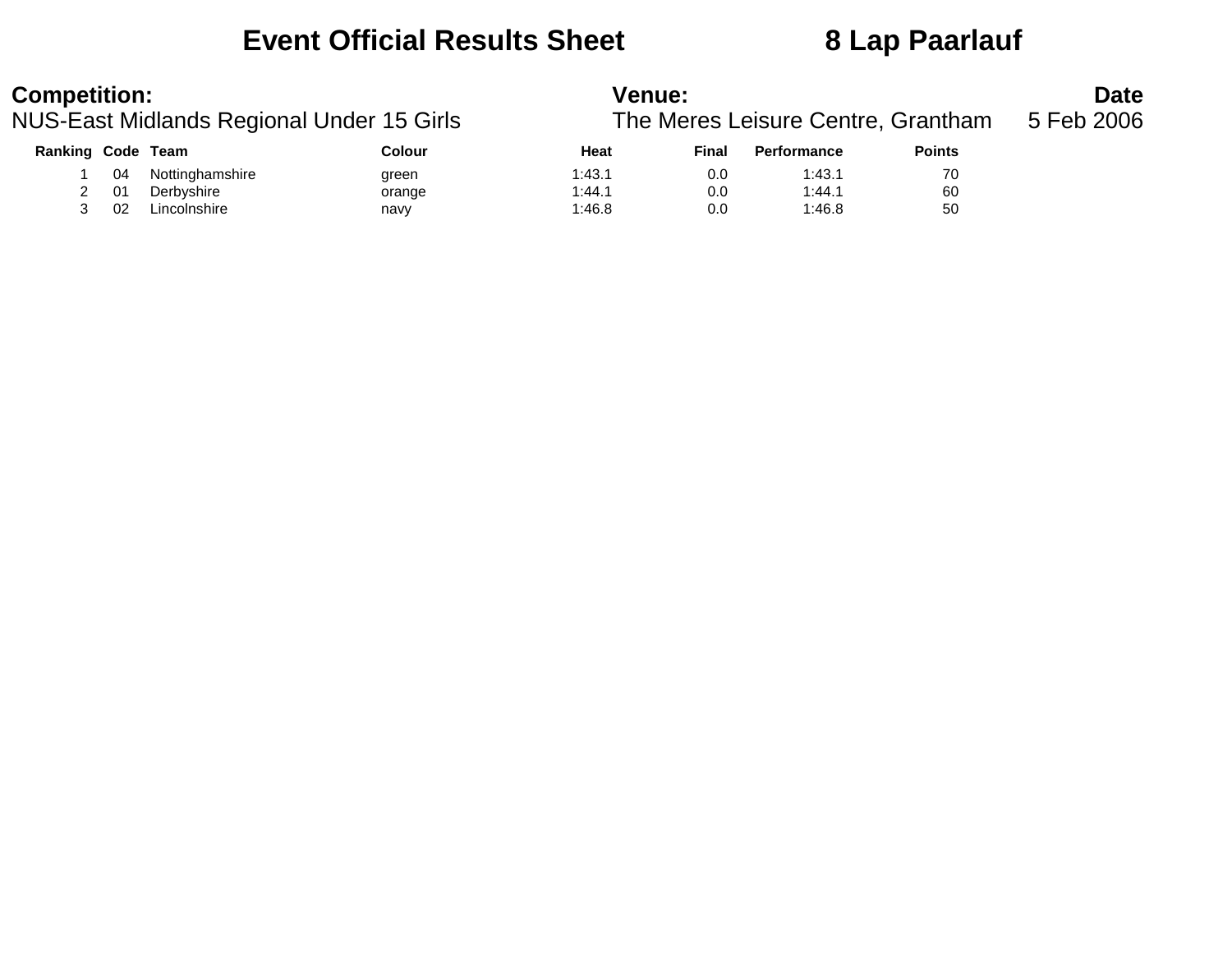# **Event Official Results Sheet 4 x 2 Lap Relay**

| <b>Competition:</b><br>NUS-East Midlands Regional Under 15 Girls |    |                  |        | Venue:<br>The Meres Leisure Centre, Grantham |       |                    |               |  |
|------------------------------------------------------------------|----|------------------|--------|----------------------------------------------|-------|--------------------|---------------|--|
| Ranking Code Team                                                |    |                  | Colour | Heat                                         | Final | <b>Performance</b> | <b>Points</b> |  |
|                                                                  | 01 | Derbyshire       | orange | 1:35.9                                       | 0.0   | 1:35.9             | 70            |  |
|                                                                  | 04 | Nottinghamshire  | green  | 1:36.6                                       | 0.0   | 1:36.6             | 60            |  |
|                                                                  | 03 | Northamptonshire | red    | 1:44.0                                       | 0.0   | 1:44.0             | 50            |  |
|                                                                  |    |                  |        |                                              |       |                    |               |  |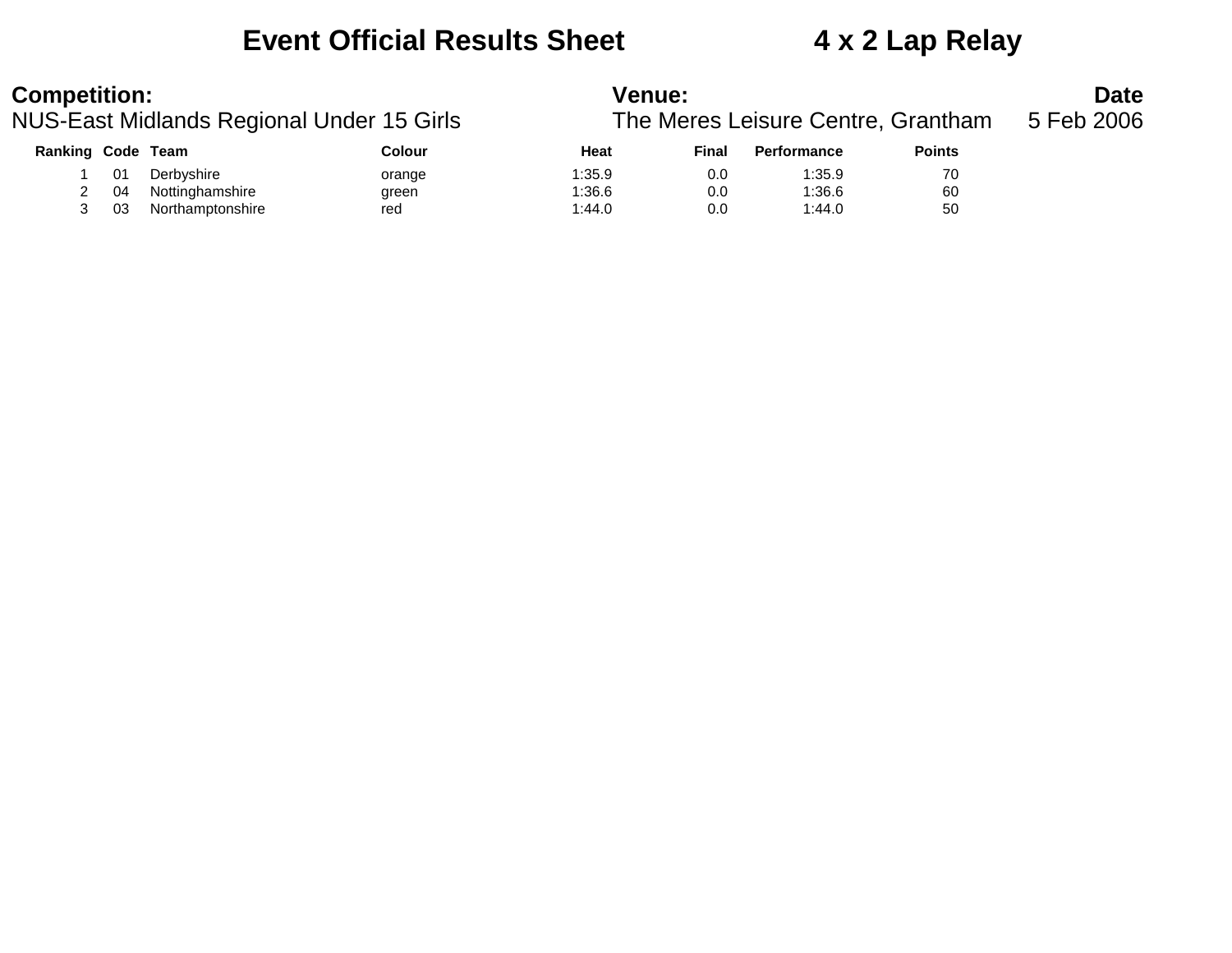### **Results Sheet Shot**

NUS-East Midlands Regional Under 15 Girls

**Competition:**<br>**Date**<br>The Meres Leisure Centre, Grantham 5 Feb 2006<br>The Meres Leisure Centre, Grantham 5 Feb 2006

| <b>Ranking Team</b> |                  | <b>Colour</b> | <b>BibNo Name</b>      | <b>Best</b> | <b>Points</b> |
|---------------------|------------------|---------------|------------------------|-------------|---------------|
|                     | Northamptonshire | red           | 63 Elycia Metaxas-Belt | 9.98        | 50            |
|                     | Derbyshire       | orange        | 53 Chloe Smith         | 9.85        | 48            |
|                     | Lincolnshire     | navy          | 56 Rachel Cook         | 8.20        | 46            |
| 4                   | Nottinghamshire  | green         | 72 Clare Ashley        | 7.99        | 44            |
| 5                   | Derbyshire       | orange        | 51 Claudia Rogers      | 7.45        | 42            |
| 6                   | Derbyshire       | orange        | 52 Abby Glover         | 7.44        | 40            |
|                     | Nottinghamshire  | green         | 70 Esther Holland      | 7.02        | 38            |
| 8                   | Nottinghamshire  | green         | 75 Emma Hourd          | 6.33        | 36            |
|                     | Northamptonshire | red           | 67 Rachel Wood         | 4.77        | 34            |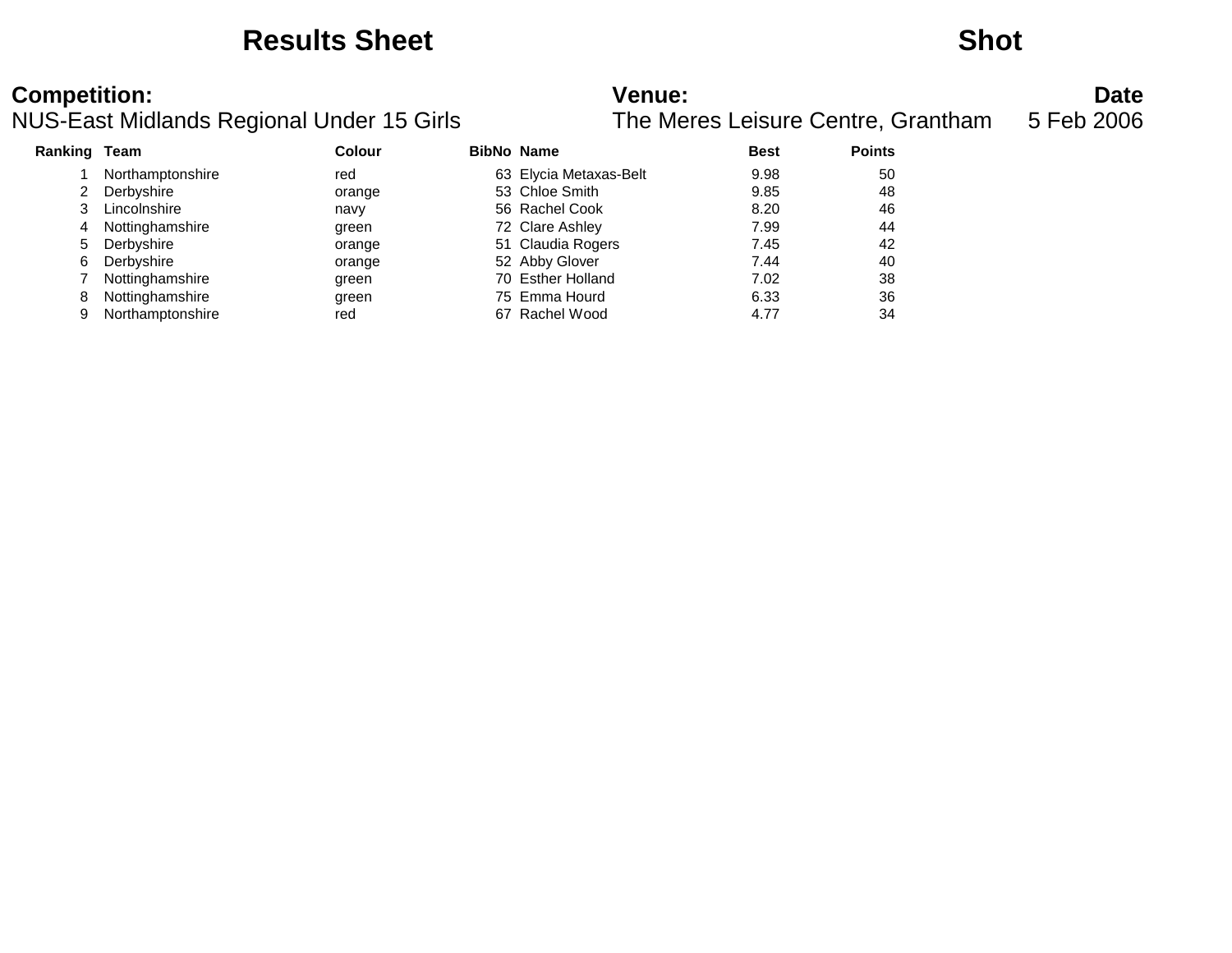### **Results Sheet <b>Speed Bounce Speed Bounce**

| Ranking Team |                    | <b>Colour</b> | <b>BibNo Name</b> |                      | Total | <b>Points</b> |
|--------------|--------------------|---------------|-------------------|----------------------|-------|---------------|
|              | Derbyshire         | orange        |                   | 50 Emma Komocki      | 86    | 50            |
|              | 2= Derbyshire      | orange        |                   | 49 Alexandra Turner  | 79    | 47            |
|              | 2= Nottinghamshire | green         |                   | 71 Laura Mason       | 79    | 47            |
|              | Nottinghamshire    | green         |                   | 73 Hannah Brightmore | 78    | 44            |
| 5            | Northamptonshire   | red           |                   | 64 Becki Potter      | 77    | 42            |
| 6            | Lincolnshire       | navy          |                   | 58 Sophie Hallam     | 76    | 40            |
|              | Lincolnshire       | navy          |                   | 57 Kim Fegan         | 73    | 38            |
| 8            | Derbyshire         | orange        |                   | 54 Charlotte Noonan  | 70    | 36            |
| 9=           | Northamptonshire   | red           |                   | 65 Lucy Britton      | 69    | 33            |
| $9 =$        | Nottinghamshire    | green         |                   | 74 Amy-Jane Brown    | 69    | 33            |
|              | Northamptonshire   | red           |                   | 66 Abby Mills        | 65    | 30            |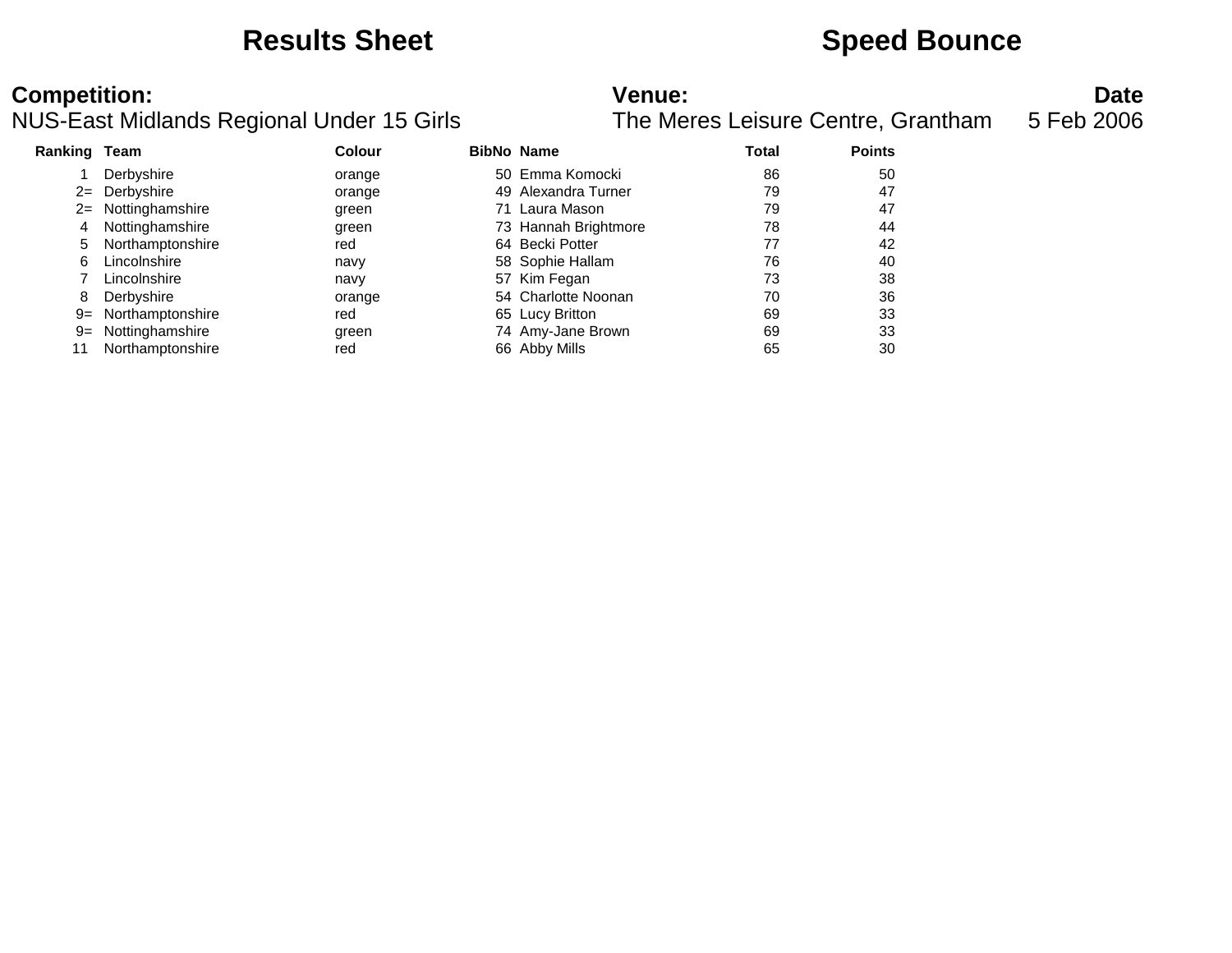# **Results Sheet Standing Long Jump**

| <b>Ranking Team</b> |                  | <b>Colour</b> | <b>BibNo Name</b>      | <b>Best</b> | <b>Points</b> |
|---------------------|------------------|---------------|------------------------|-------------|---------------|
|                     | Derbyshire       | orange        | 51 Claudia Rogers      | 2.32        | 50            |
|                     | Nottinghamshire  | green         | 72 Clare Ashley        | 2.22        | 48            |
| 3                   | Derbyshire       | orange        | 52 Abby Glover         | 2.16        | 46            |
| 4                   | Northamptonshire | red           | 63 Elycia Metaxas-Belt | 2.12        | 44            |
| 5                   | Derbyshire       | orange        | 53 Chloe Smith         | 2.09        | 42            |
| 6                   | Northamptonshire | red           | 64 Becki Potter        | 2.05        | 40            |
|                     | Nottinghamshire  | green         | 71 Laura Mason         | 2.02        | 38            |
| 8                   | Lincolnshire     | navy          | 56 Rachel Cook         | 2.00        | 36            |
| 9                   | Northamptonshire | red           | 67 Rachel Wood         | 1.92        | 34            |
| 10                  | Nottinghamshire  | green         | 74 Amy-Jane Brown      | 1.86        | 32            |